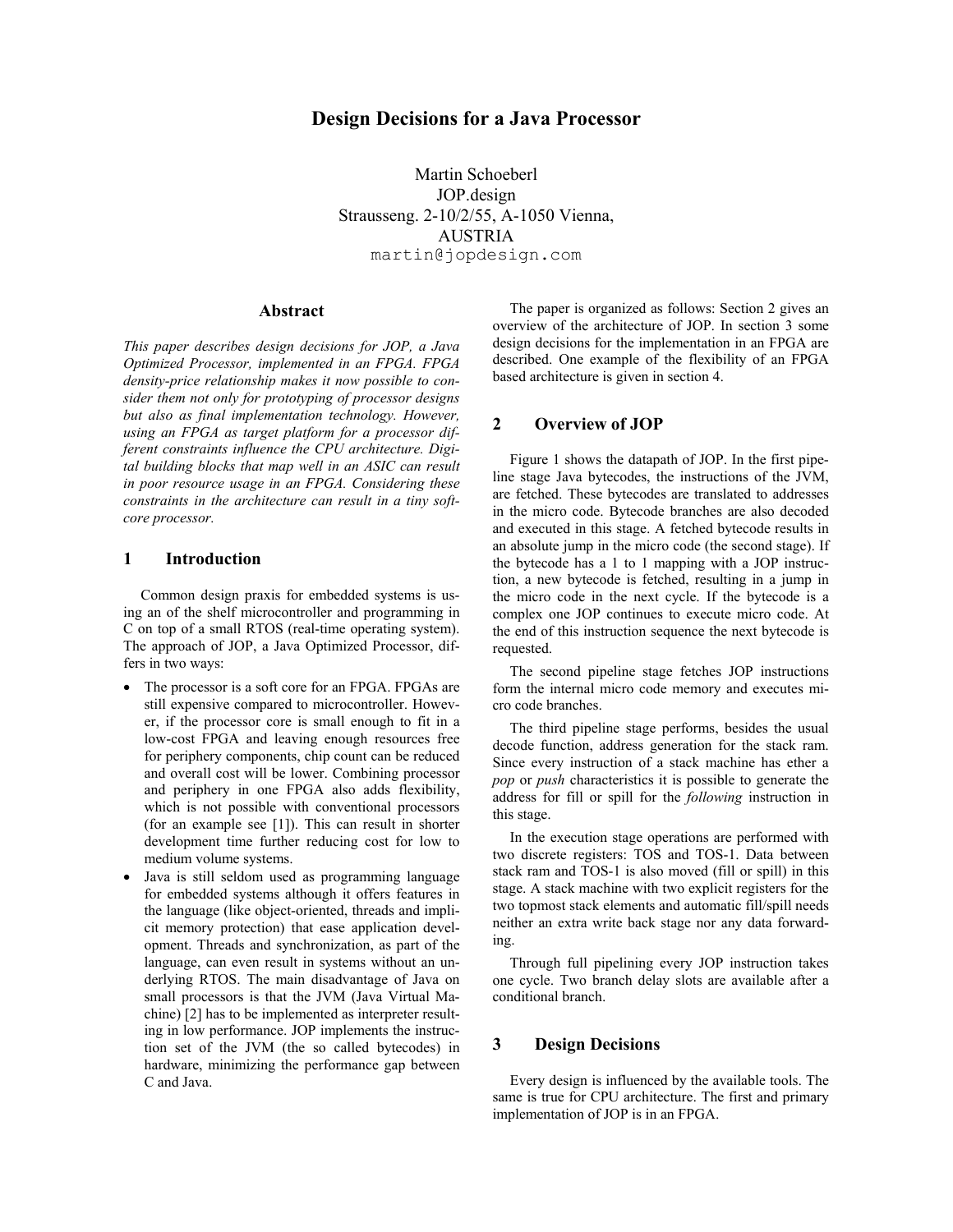

**Figure 1: Datapath of JOP**

An FPGA consists of two basic building blocks: logic elements and memory. A logic element (LE) consists of a 4-bit LUT (Look Up Table) and a flip-flop. Memory blocks (ESB) are usually small (e.g. 0.5 KB) with independent read and write ports of configurable size. These two basic elements influence resource usage and speed of different design variants.

#### **3.1 Memory**

Current FPGAs (e.g. from Altera, Xilinx and Actel) provide memory blocks with two ports and usually synchronous access. These fast memory blocks are an ideal candidate for the register file of a processor. However, a pipelined RISC CPU with two operands and a different destination register needs two read and one write port. This can only be solved by doubling the memory for the second read port. A stack, on the other hand, needs only one read and one write port. Using a stack architecture for JOP has some additional benefits:

- The JVM is a stack machine resulting in a better mapping between JOP instructions and bytecodes.
- Instruction set is simpler and can be reduced to eight bits. This reduces the number of memory blocks necessary to store micro code
- No data forwarding is necessary.

The main disadvantage is that all operands have to be explicit loaded on the stack.

#### **3.2 Micro Code**

There is a great variation of Java bytecodes. Simple instructions like arithmetic and logic operations on the stack are easy to implement in hardware. However, the semantics of bytecodes like *new* or *invokestatic* can result in class loading (even over a network) and verification. These bytecodes have to be implemented in some kind of subroutine. Suns picoJava-II [3] solves this problem by implementing only a subset of the bytecodes and generating a software trap on the more complex. This solution results in a constant execution overhead for the trap.

A different approach is used in JOP. JOP has its own instruction set (the so called micro code). Every bytecode is translated to an address in the micro code that implements the JVM. If the bytecode has an equivalent JOP instruction, it is executed in one cycle and the next bytecode is translated. For more complex JOP just continues to execute micro code in the following cycles. The end of this sequence is coded in the instruction (as the *nxt* bit). This translation needs an extra pipeline stage but has zero overheads for complex JVM instructions.

The example in Figure 2 shows the implementation of a single cycle bytecode and a bytecode as a sequence of JOP instructions. In this example, *ineg* takes 4 cycles to execute and after the last add the first instruction for the next bytecode is executed.

| iadd:<br>isub: | add nxt<br>sub nxt | // 1 to 1 mapping                         |
|----------------|--------------------|-------------------------------------------|
| ineg:          | $1di -1$<br>xor    | // there is no -val<br>// function in the |
|                | 1di 1              | // ALU                                    |
|                | add nxt            | // fetch next bc                          |

**Figure 2: Implementation of iadd, isub and ineg** 

The micro code is translated with an assembler to a memory initialization file, which is downloaded during configuration. No further hardware is needed to implement loadable micro code.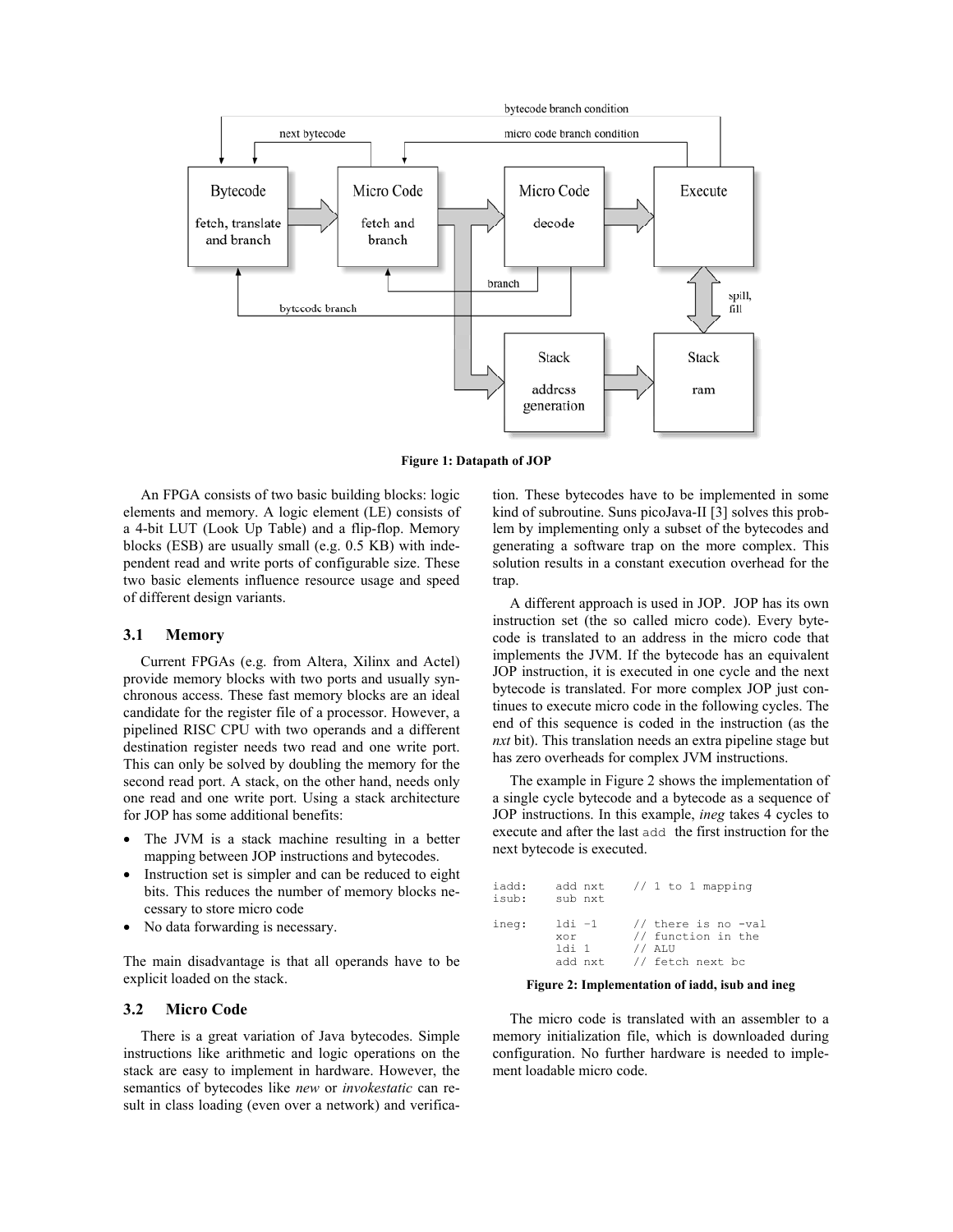### **3.3 JOP Instruction Fetch**

Figure 3 shows the second pipeline stage of JOP. Micro code that implements the JVM is stored in the eight bit wide memory labeled *jvm rom*. *jpaddr* is the starting address for the implementation of the bytecode to be executed. The table *bcfetbl* stores the micro code addresses where a new bytecode or operand has to be fetched in the first stage.



**Figure 3: JOP Instruction Fetch** 

Many branch destinations share the same offset. A table (*offtbl*) is used to store these offsets. This indirection makes it possible to use only five bits in the instruction coding for branch targets and allow larger offsets.

Three tables *bcfetbl*, *offtbl* and *jtbl* (from the bytecode fetch stage) are generated during assembly of the JVM code. The outputs are VHDL files. For an implementation in an FPGA it is no problem to recompile the design after changing the JVM implementation. For an ASIC with a loadable JVM implementation a more complex solution would be necessary.

Current FPGAs don't allow asynchronous memory access. They force us to use the registers in the memory blocks. However, the output of these registers is not accessible. To avoid an additional pipeline stage just for a register-register move the read address register is clocked on the negative edge.

A different solution for this problem would be to use the output of the multiplexer for *pc* and the read address register. This solution results in a longer critical path since the multiplexer cannot longer be combined with the flip-flops that form the *pc* in the same LEs. This is another example how implementation technology (FPGA) influences architecture.

### **4 Utilizing FPGA Flexibility**

Using a hardware description language and loading the design in an FPGA the former strict border between hardware and software gets blurred. Is configuring an FPGA not more like loading a program for execution?

This looser distinction makes it possible to move functions easy between hardware and software resulting in a high configurable design. If speed is an issue, more functions are realized in hardware. If cost is the primary concern these functions are moved to software and a smaller FPGA can be used. Let us examine these possibilities on a relative expensive function: multiplication.

In Java bytecode *imul* performs a 32 bit signed multiplication with a 32 bit result. There are no exceptions on overflow. Since 32 bit single cycle multiplications are far beyond the possibilities of current FPGAs the first solution is a sequential multiplier.

#### **4.1 Sequential Booth Multiplier in VHDL**

Figure 4 shows the VHDL code of the multiplier.

```
process(clk, wr a, wr b)
     variable count : integer range 0 to width;<br>variable pa : signed (64) downto 0);
     variable pa : signed(64) downto 0);<br>variable a 1 : std logic;
    variable a<sup>1</sup> : std_logic;<br>alias p : signed(32
                        : signed (32 downto 0) is
                           pa(64 downto 32); 
begin 
      if rising_edge(clk) then 
          if wr_{a}^{-}a = 1' then
              p^- := (others => '0');
              pa(width-1 downto 0) :=
signed(din);
           elsif wr_b='1' then 
              b \leq -din:
              a 1 := '0';\overline{\text{count}} := \text{width}; else 
               if count > 0 then 
                     case std_ulogic_vector'(pa(0), 
a_1) is 
                        when "01" =>
p := p + signed(b);when "10" =>
                            p := p - signed(b);
                        when others \Rightarrow null; 
                    end case; 
                   a 1 := pa(0); pa := shift_right(pa, 1); 
                   count := count -1;
               end if; 
           end if; 
    end if;<br>dout \leqstd logic vector(pa(31 downto 0));
end process;
```
#### **Figure 4: Booth Multiplier**

Three JOP instructions are used to access this function: *stopa* stores the first operand and *stpob* stores the second operand and starts the sequential multiplier. After 33 cycles, the result is loaded with *ldmul*. Figure 5 shows the micro code for *imul*.